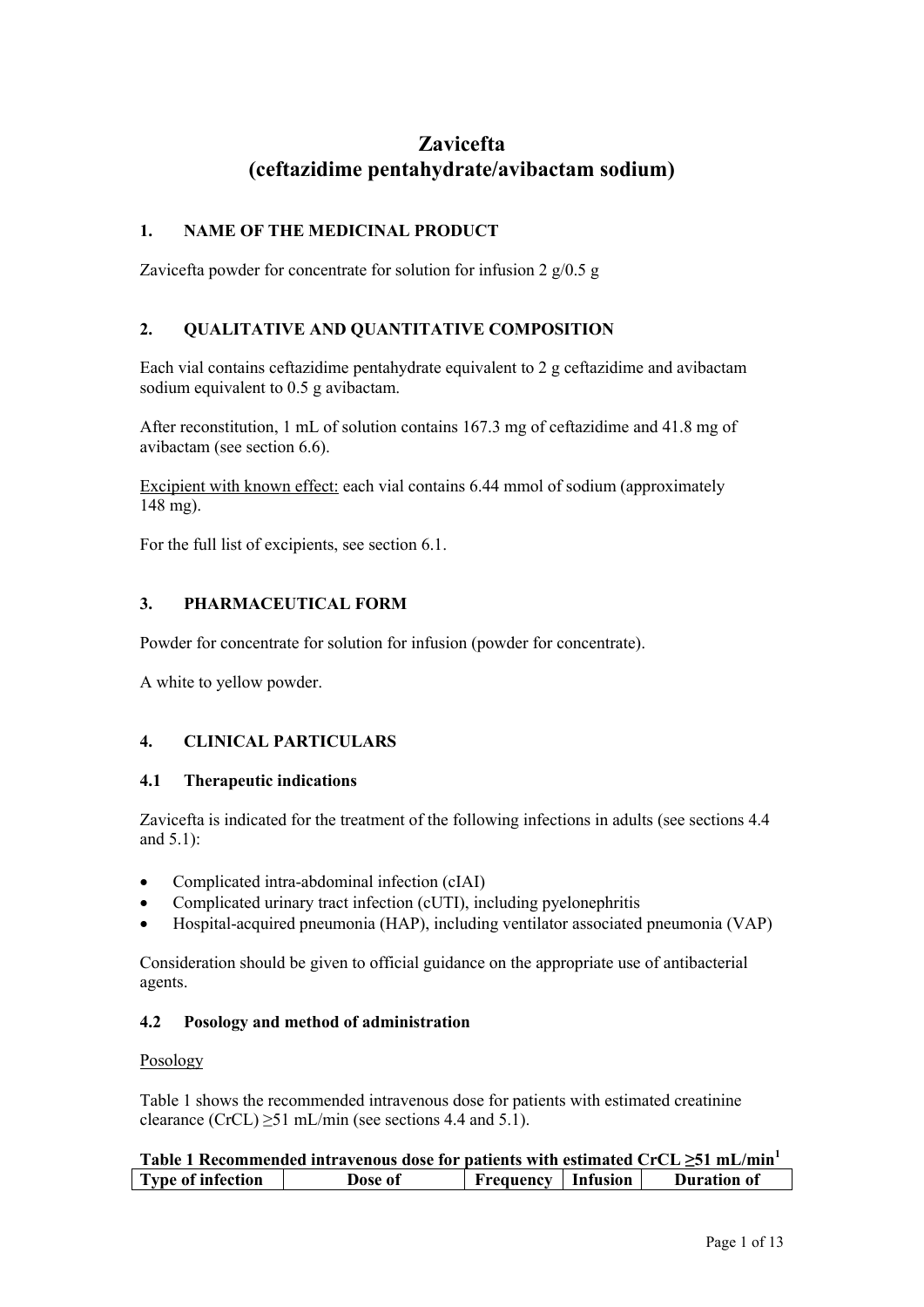|                                                     | ceftazidime/avibactam |                  | time    | treatment              |
|-----------------------------------------------------|-----------------------|------------------|---------|------------------------|
| Complicated $IAI2,3$                                | $2$ g/0.5 g           | Every 8          | 2 hours | $5-14$ days            |
|                                                     |                       | hours            |         |                        |
| Complicated UTI,<br>including<br>pyelonephritis $3$ | 2 g/0.5 g             | Every 8<br>hours | 2 hours | 5-10 days <sup>4</sup> |
| Hospital-acquired<br>pneumonia,<br>including $VAP3$ | $2$ g/0.5 g           | Every 8<br>hours | 2 hours | $7-14$ days            |

<sup>1</sup> CrCL estimated using the Cockcroft-Gault formula

<sup>2</sup> To be used in combination with metronidazole when anaerobic pathogens are known or suspected to be contributing to the infectious process

 $3$  To be used in combination with an antibacterial agent active against Gram-positive pathogens when these are known or suspected to be contributing to the infectious process

<sup>4</sup> The total duration shown may include intravenous Zavicefta followed by appropriate oral therapy

#### Special populations

*Elderly*

No dosage adjustment is required in elderly patients (see section 5.2).

#### *Renal impairment*

No dosage adjustment is required in patients with mild renal impairment (estimated CrCL  $\geq$ 51 -  $\leq$ 80 mL/min) (see section 5.2).

Table 2 shows the recommended dose adjustments for patients with estimated CrCL ≤50 mL/min (see sections 4.4 and 5.2).

### **Table 2 Recommended intravenous doses for patients with estimated CrCL**   $\leq 50$  **mL/min**<sup>1</sup>

| <b>Estimated CrCL</b>      | Dose regimen $\overline{a}$ | Frequency      | Infusion time |
|----------------------------|-----------------------------|----------------|---------------|
| (mL/min)                   |                             |                |               |
| $31 - 50$                  | $1$ g/0.25 g                | Every 8 hours  | 2 hours       |
| $16 - 30$                  | $0.75$ g/0.1875 g           | Every 12 hours | 2 hours       |
| $6 - 15$                   | $0.75$ g/0.1875 g           | Every 24 hours | 2 hours       |
| ESRD including on          | $0.75$ g/0.1875 g           | Every 48 hours | 2 hours       |
| haemodialysis <sup>3</sup> |                             |                |               |

<sup>1</sup> CrCL estimated using the Cockcroft-Gault formula

<sup>2</sup> Dose recommendations are based on pharmacokinetic modelling

<sup>3</sup> Ceftazidime and avibactam are removed by haemodialysis (see sections 4.9 and 5.2). Dosing of Zavicefta on haemodialysis days should occur after completion of haemodialysis.

#### *Hepatic impairment*

No dosage adjustment is required in patients with hepatic impairment (see section 5.2).

### *Paediatric population*

**Safety and efficacy in children and adolescents below 18 years of age have not yet been established.**

Currently available data are described in section 4.8 but no recommendation on a posology can be made.

Method of administration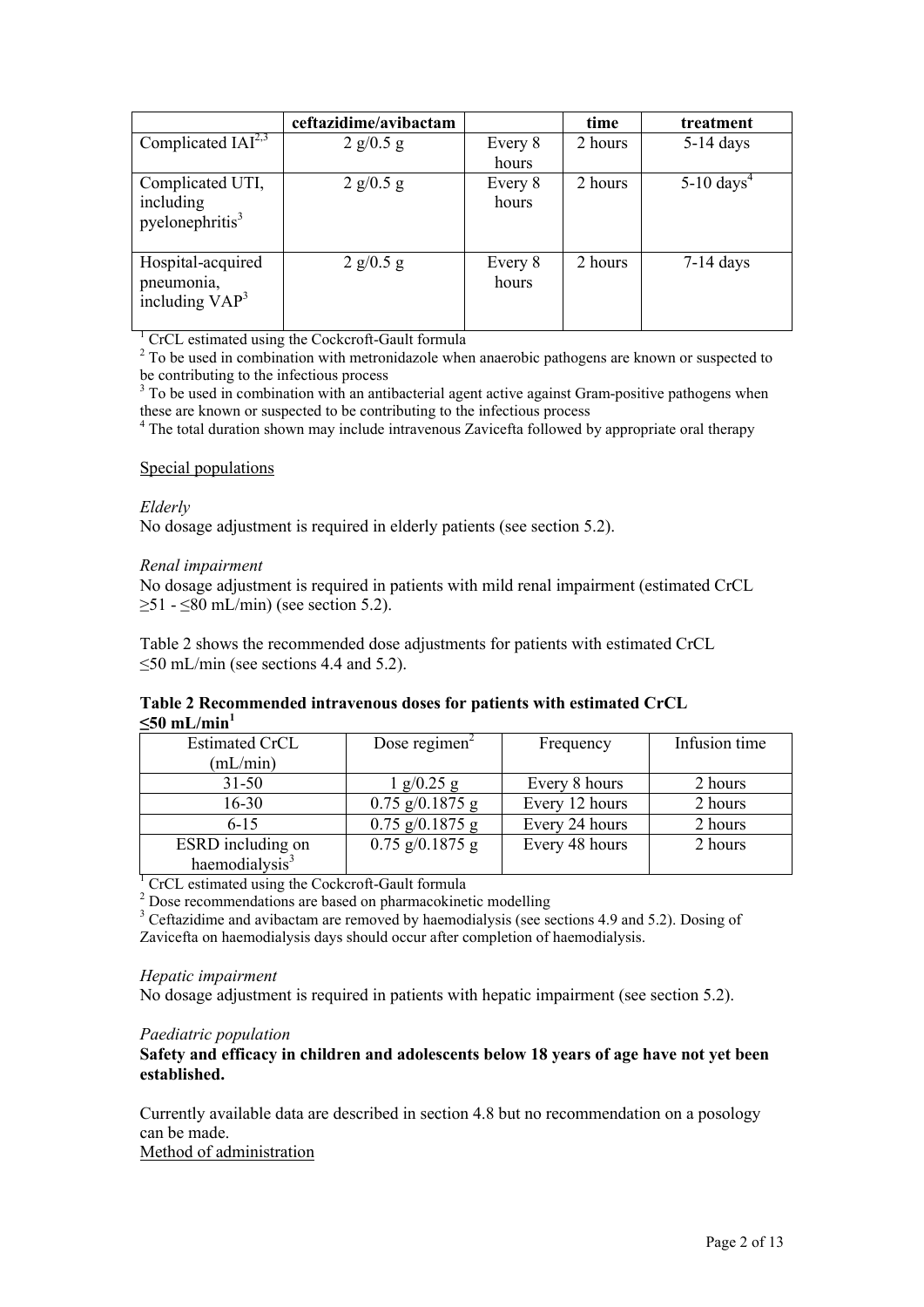Zavicefta is administered by intravenous infusion over 120 minutes in an infusion volume of 100 mL.

For instructions on reconstitution and dilution of the medicinal product before administration see section 6.6.

### **4.3 Contraindications**

Hypersensitivity to the active substances or to any of the excipients listed in section 6.1.

Hypersensitivity to any cephalosporin antibacterial agent.

Severe hypersensitivity (e.g., anaphylactic reaction, severe skin reaction) to any other type of β-lactam antibacterial agent (e.g., penicillins, monobactams or carbapenems).

### **4.4 Special warnings and precautions for use**

### Hypersensitivity reactions

Serious and occasionally fatal hypersensitivity reactions are possible (see sections 4.3 and 4.8). In case of hypersensitivity reactions, treatment with Zavicefta must be discontinued immediately and adequate emergency measures must be initiated.

Before beginning treatment, it should be established whether the patient has a history of hypersensitivity reactions to ceftazidime, to other cephalosporins or to any other type of βlactam antibacterial agent. Caution should be used if ceftazidime/avibactam is given to patients with a history of non-severe hypersensitivity to penicillins, monobactams or carbapenems.

### *Clostridium difficile-*associated diarrhoea

*Clostridium difficile-*associated diarrhoea has been reported with ceftazidime/avibactam, and can range in severity from mild to life-threatening. This diagnosis should be considered in patients who present with diarrhoea during or subsequent to the administration of Zavicefta (see section 4.8). Discontinuation of therapy with Zavicefta and the administration of specific treatment for *Clostridium difficile* should be considered. Medicinal products that inhibit peristalsis should not be given.

### Renal impairment

Ceftazidime and avibactam are eliminated via the kidneys, therefore, the dose should be reduced according to the degree of renal impairment (see section 4.2). Neurological sequelae, including tremor, myoclonus, non-convulsive status epilepticus, convulsion, encephalopathy and coma, have occasionally been reported with ceftazidime when the dose has not been reduced in patients with renal impairment.

In patients with renal impairment, close monitoring of estimated creatinine clearance is advised. In some patients, the creatinine clearance estimated from serum creatinine can change quickly, especially early in the course of treatment for the infection.

### Nephrotoxicity

Concurrent treatment with high doses of cephalosporins and nephrotoxic medicinal products such as aminoglycosides or potent diuretics (e.g., furosemide) may adversely affect renal function.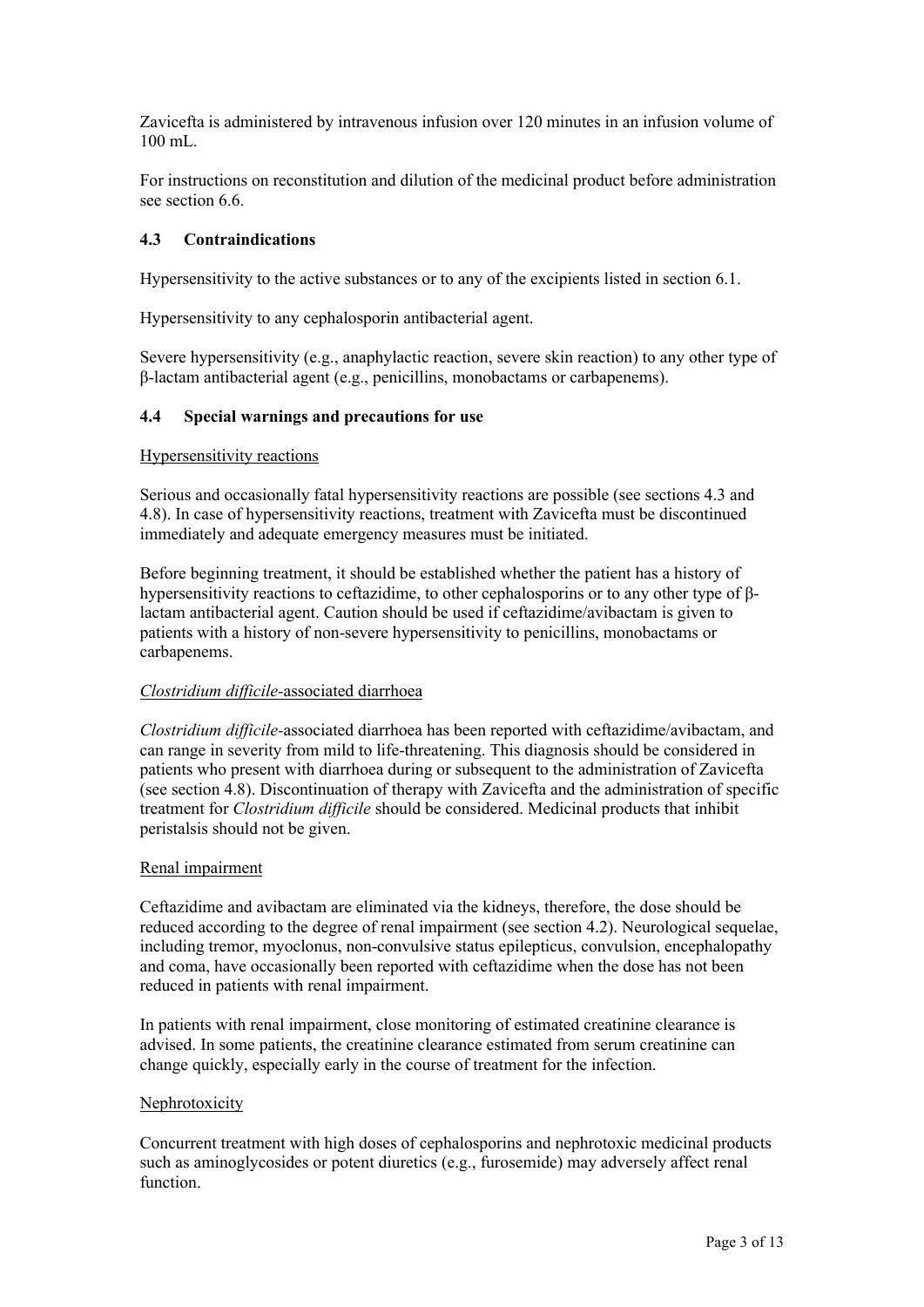# Direct antiglobulin test (DAGT or Coombs test) seroconversion and potential risk of haemolytic anaemia

Ceftazidime/avibactam use may cause development of a positive direct antiglobulin test (DAGT, or Coombs test), which may interfere with the cross-matching of blood and/or may cause drug induced immune haemolytic anaemia (see section 4.8). While DAGT seroconversion in patients receiving Zavicefta was very common in clinical studies (the estimated range of seroconversion across Phase 3 studies was 3.2% to 20.8% in patients with a negative Coombs test at baseline and at least one follow-up test), there was no evidence of haemolysis in patients who developed a positive DAGT on treatment. However, the possibility that haemolytic anaemia could occur in association with Zavicefta treatment cannot be ruled out. Patients experiencing anaemia during or after treatment with Zavicefta should be investigated for this possibility.

### Limitations of the clinical data

Clinical efficacy and safety studies of Zavicefta have been conducted in cIAI, cUTI and HAP (including VAP).

# *Complicated intra-abdominal infections*

In two studies in patients with cIAI, the most common diagnosis (approximately 42%) was appendiceal perforation or peri-appendiceal abscess. Approximately 87% of patients had APACHE II scores of  $\leq 10$  and 4.0% had bacteraemia at baseline. Death occurred in 2.1% (18/857) of patients who received Zavicefta and metronidazole and in 1.4% (12/863) of patients who received meropenem.

Among a subgroup with baseline CrCL 30 to 50 mL/min death occurred in 16.7% (9/54) of patients who received Zavicefta and metronidazole and 6.8% (4/59) of patients who received meropenem. Patients with CrCL 30 to 50 mL/min received a lower dose of Zavicefta than is currently recommended for patients in this sub-group.

### *Complicated urinary tract infections*

In two studies in patients with cUTI, 381/1091 (34.9%) patients were enrolled with cUTI without pyelonephritis while 710 (65.1%) were enrolled with acute pyelonephritis (mMITT population). A total of 81 cUTI patients (7.4%) had bacteraemia at baseline.

*Hospital-acquired pneumonia, including ventilator-associated pneumonia* In a single study in patients with nosocomial pneumonia 280/808 (34.7%) had VAP and 40/808 (5.0%) were bacteraemic at baseline.

### Spectrum of activity of ceftazidime/avibactam

Ceftazidime has little or no activity against the majority of Gram-positive organisms and anaerobes (see sections 4.2 and 5.1). Additional antibacterial agents should be used when these pathogens are known or suspected to be contributing to the infectious process.

The inhibitory spectrum of avibactam includes many of the enzymes that inactivate ceftazidime, including Ambler class A β-lactamases and class C β-lactamases. Avibactam does not inhibit class B enzymes (metallo-β-lactamases) and is not able to inhibit many of the class D enzymes (see section 5.1).

### Non-susceptible organisms

Prolonged use may result in the overgrowth of non-susceptible organisms (e.g., enterococci,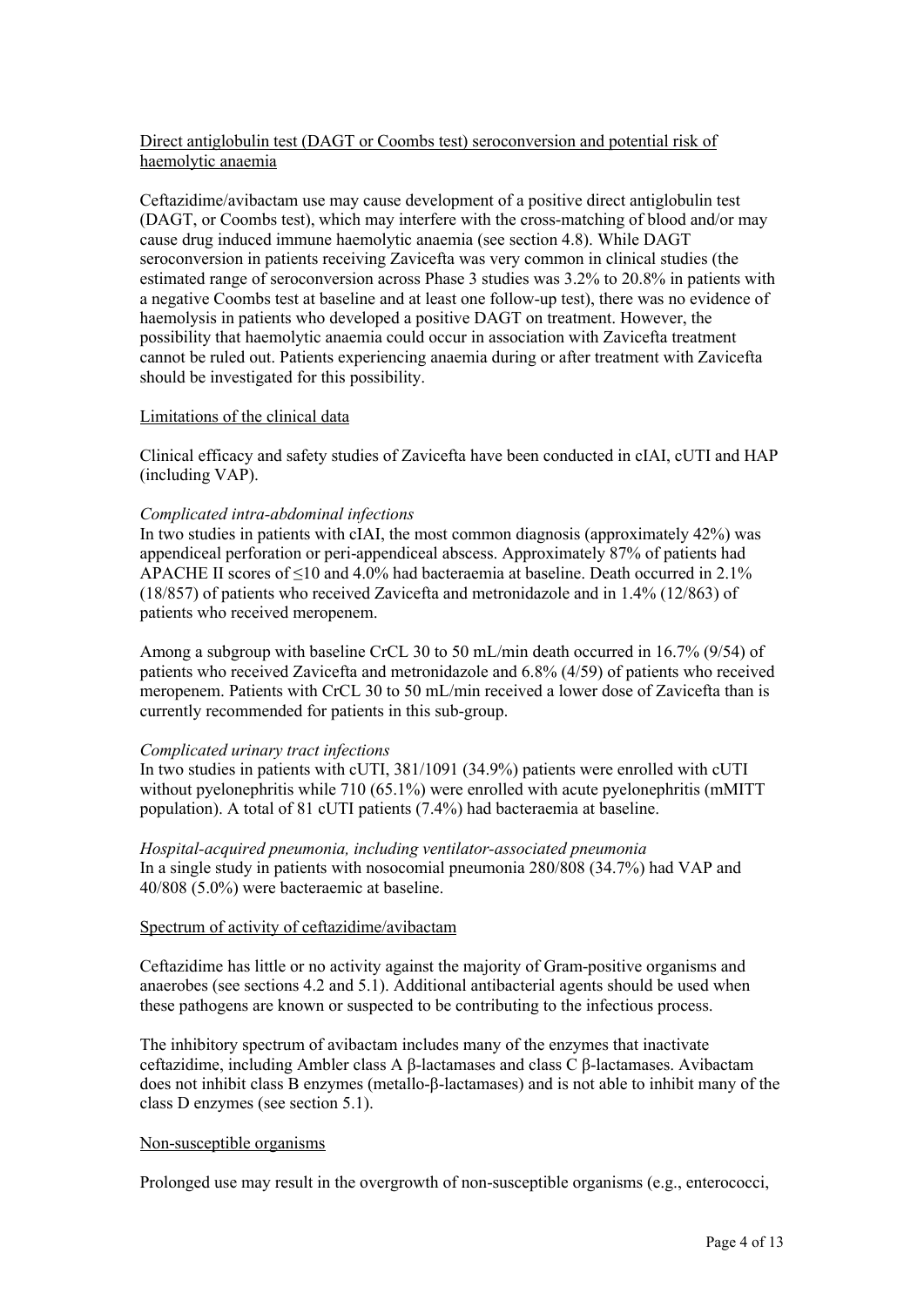fungi), which may require interruption of treatment or other appropriate measures.

### Interference with laboratory tests

Ceftazidime may interfere with copper reduction methods (Benedict's, Fehling's, Clinitest) for detection of glycosuria leading to false-positive results. Ceftazidime does not interfere with enzyme-based tests for glycosuria.

### Controlled sodium diet

Each vial contains a total of 6.44 mmol of sodium (approximately 148 mg), equivalent to 7.4% of the WHO recommended maximum daily intake for sodium. The maximum daily dose of this product is equivalent to 22.2% of the WHO recommended maximum daily intake for sodium. This should be considered when administering Zavicefta to patients who are on a controlled sodium diet.

#### **4.5 Interaction with other medicinal products and other forms of interaction**

*In vitro*, avibactam is a substrate of OAT1 and OAT3 transporters which might contribute to the active uptake of avibactam from the blood compartment and therefore affect its excretion. Probenecid (a potent OAT inhibitor) inhibits this uptake by 56% to 70% *in vitro* and, therefore, has the potential to alter the elimination of avibactam. Since a clinical interaction study of avibactam and probenecid has not been conducted, co-administration of avibactam with probenecid is not recommended.

Avibactam showed no significant inhibition of cytochrome P450 enzymes *in vitro*. Avibactam and ceftazidime showed no *in vitro* cytochrome P450 induction at clinically relevant concentrations. Avibactam and ceftazidime do not inhibit the major renal or hepatic transporters in the clinically relevant exposure range, therefore the interaction potential via these mechanisms is considered to be low.

Clinical data have demonstrated that there is no interaction between ceftazidime and avibactam, and between ceftazidime/avibactam and metronidazole.

### *Other types of interaction*

Concurrent treatment with high doses of cephalosporins and nephrotoxic medicinal products such as aminoglycosides or potent diuretics (e.g., furosemide) may adversely affect renal function (see section 4.4).

Chloramphenicol is antagonistic *in vitro* with ceftazidime and other cephalosporins. The clinical relevance of this finding is unknown, but due to the possibility of antagonism *in vivo* this drug combination should be avoided.

### **4.6 Fertility, pregnancy and lactation**

### **Pregnancy**

Animal studies with ceftazidime do not indicate direct or indirect harmful effects with respect to pregnancy, embryonal/foetal development, parturition or postnatal development. Animal studies with avibactam have shown reproductive toxicity without evidence of teratogenic effects (see section 5.3).

Ceftazidime/avibactam should only be used during pregnancy if the potential benefit outweighs the possible risk.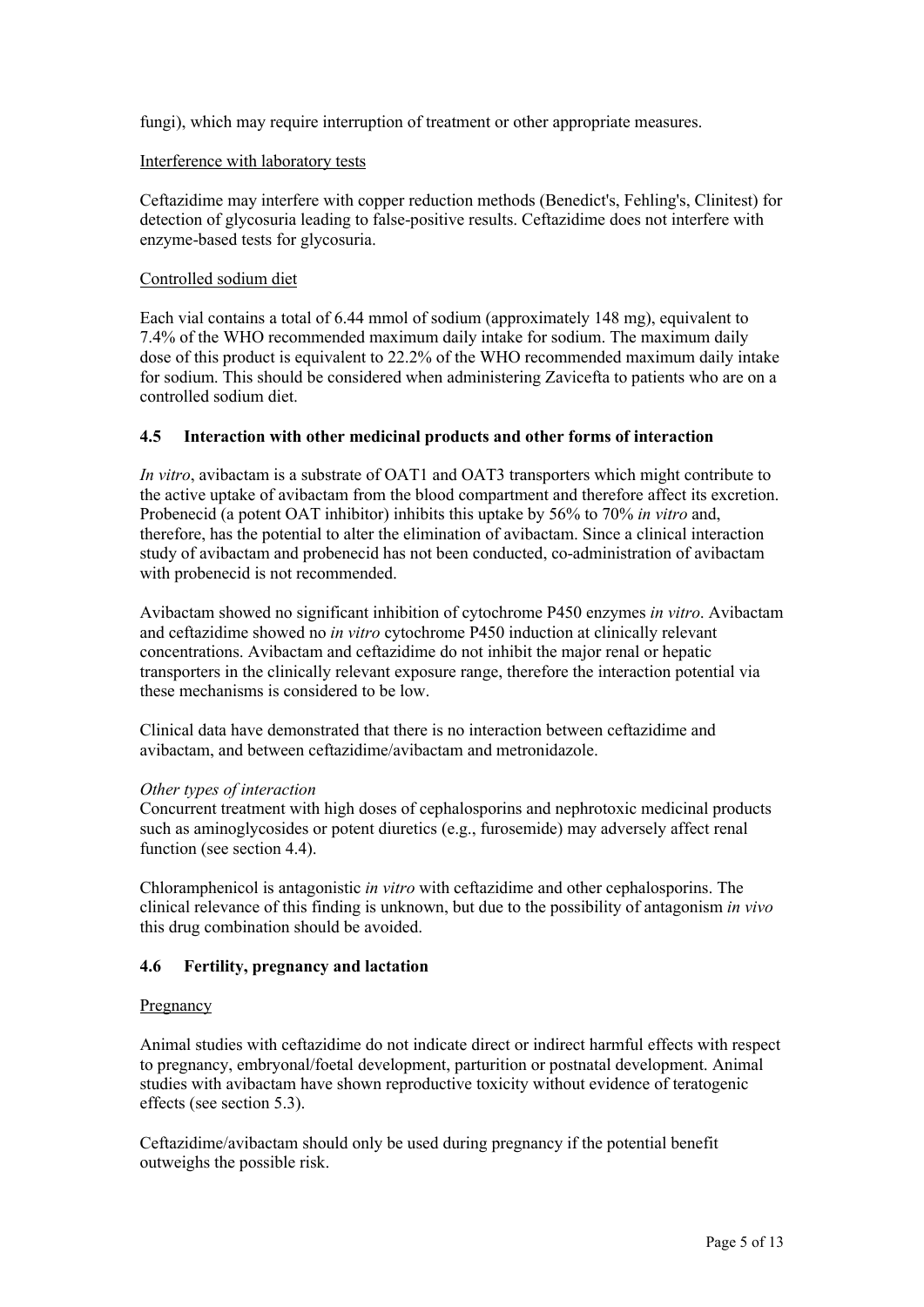# Breast-feeding

Ceftazidime is excreted in human milk in small quantities. It is unknown whether avibactam is excreted in human milk. A risk to newborns/infants cannot be excluded. A decision must be made whether to discontinue breast feeding or to discontinue/abstain from ceftazidime/avibactam therapy taking into account the benefit of breast feeding for the child and the benefit of therapy for the woman.

### Fertility

The effects of ceftazidime/avibactam on fertility in humans have not been studied. No data are available on animal studies with ceftazidime. Animal studies with avibactam do not indicate harmful effects with respect to fertility (see section 5.3).

# **4.7 Effects on ability to drive and use machines**

Undesirable effects may occur (e.g., dizziness), which may influence the ability to drive and use machines following administration of Zavicefta (see section 4.8).

# **4.8 Undesirable effects**

### Summary of the safety profile

In seven Phase 2 and Phase 3 clinical trials, 2024 adult patients were treated with Zavicefta. The most common adverse reactions occurring in  $>5\%$  of patients treated with Zavicefta were Coombs direct test positive, nausea, and diarrhoea. Nausea and diarrhoea were usually mild or moderate in intensity.

### Tabulated list of adverse reactions

The following adverse reactions have been reported with ceftazidime alone and/or identified during the Phase 2 and Phase 3 trials with Zavicefta. Adverse reactions are classified according to frequency and System Organ Class. Frequency categories are derived from adverse reactions and/or potentially clinically significant laboratory abnormalities, and are defined according to the following conventions:

Very common  $(≥1/10)$ Common ( $\geq$ 1/100 and <1/10) Uncommon ( $≥1/1,000$  and <1/100) Rare ( $\geq$ 1/10,000 and <1/1000) Very rare  $($  <  $1/10,000)$ Unknown (cannot be estimated from the available data)

| <b>System Organ</b> | <b>Very</b>   | Common            | Uncommon              | <b>Very Rare</b> | <b>Unknown</b>   |
|---------------------|---------------|-------------------|-----------------------|------------------|------------------|
| <b>Class</b>        | <b>Common</b> |                   |                       |                  |                  |
| Infections and      |               | Candidiasis       | Clostridium difficile |                  |                  |
| infestations        |               | (including)       | colitis,              |                  |                  |
|                     |               | Vulvovaginal      | Pseudomembranous      |                  |                  |
|                     |               | candidiasis and   | colitis               |                  |                  |
|                     |               | Oral candidiasis) |                       |                  |                  |
| Blood and           | Coombs        | Eosinophilia,     | Neutropenia,          |                  | Agranulocytosis, |
| lymphatic           | direct test   | Thrombocytosis,   | Leukopenia,           |                  | Haemolytic       |
| system              | positive      | Thrombocytopenia  | Lymphocytosis         |                  | anaemia          |
| disorders           |               |                   |                       |                  |                  |
| Immune system       |               |                   |                       |                  | Anaphylactic     |

### **Table 3 Frequency of adverse reactions by system organ class**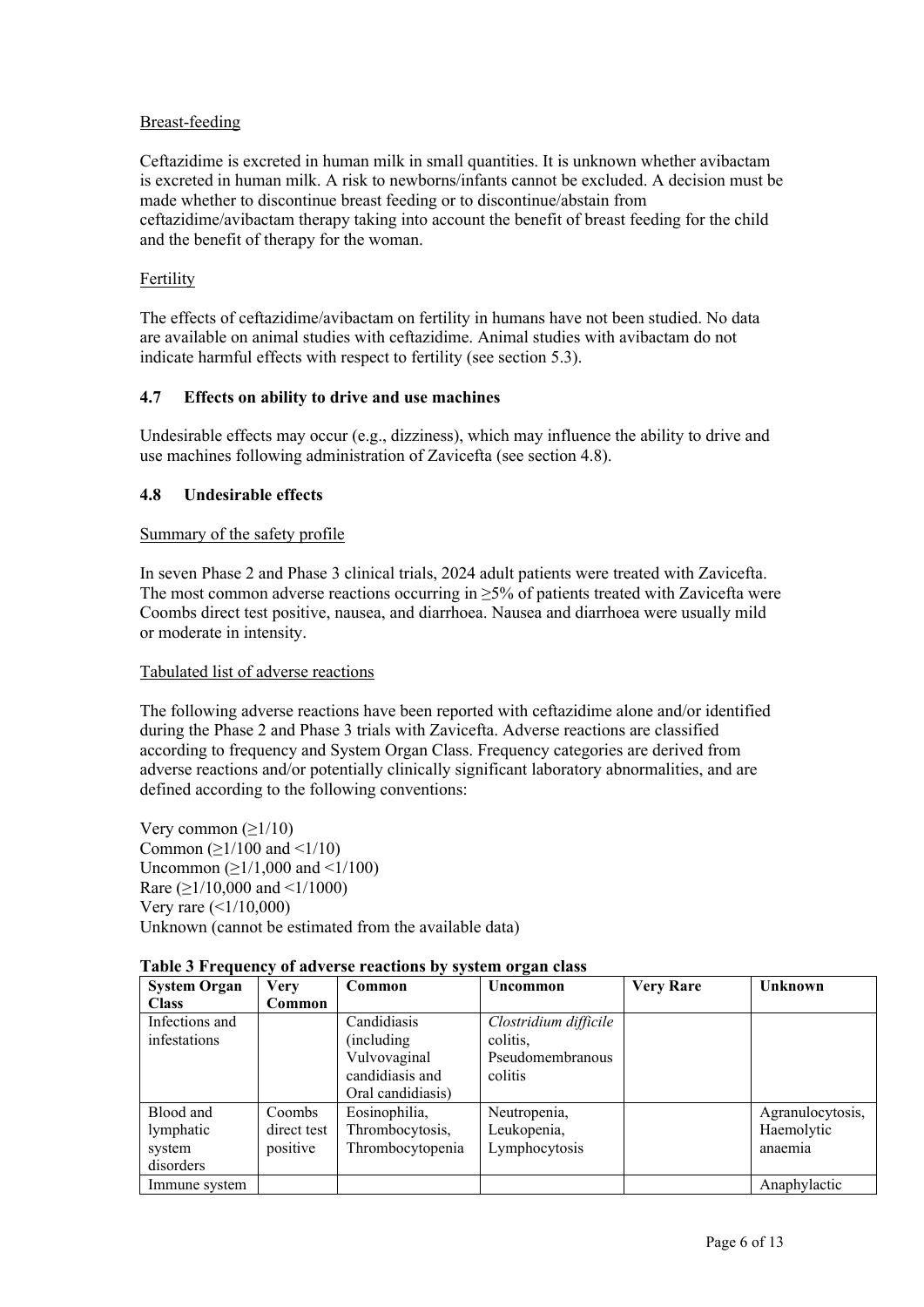| <b>System Organ</b><br><b>Class</b> | <b>Very</b><br>Common | Common                            | Uncommon                | <b>Very Rare</b>   | Unknown          |
|-------------------------------------|-----------------------|-----------------------------------|-------------------------|--------------------|------------------|
| disorders                           |                       |                                   |                         |                    | reaction         |
| Nervous system                      |                       | Headache,                         | Paraesthesia            |                    |                  |
| disorders                           |                       | <b>Dizziness</b>                  |                         |                    |                  |
| Gastrointestinal                    |                       | Diarrhoea,                        | Dysgeusia               |                    |                  |
| disorders                           |                       | Abdominal pain,                   |                         |                    |                  |
|                                     |                       | Nausea,                           |                         |                    |                  |
|                                     |                       | Vomiting                          |                         |                    |                  |
| Hepatobiliary                       |                       | Alanine                           |                         |                    | Jaundice         |
| disorders                           |                       | aminotransferase                  |                         |                    |                  |
|                                     |                       | increased,                        |                         |                    |                  |
|                                     |                       | Aspartate                         |                         |                    |                  |
|                                     |                       | aminotransferase                  |                         |                    |                  |
|                                     |                       | increased,                        |                         |                    |                  |
|                                     |                       | <b>Blood</b> alkaline             |                         |                    |                  |
|                                     |                       | phosphatase                       |                         |                    |                  |
|                                     |                       | increased,                        |                         |                    |                  |
|                                     |                       | Gamma-                            |                         |                    |                  |
|                                     |                       | glutamyltransferase<br>increased, |                         |                    |                  |
|                                     |                       | <b>Blood</b> lactate              |                         |                    |                  |
|                                     |                       | dehydrogenase                     |                         |                    |                  |
|                                     |                       | increased                         |                         |                    |                  |
| Skin and                            |                       | Rash maculo-                      |                         |                    | Toxic epidermal  |
| subcutaneous                        |                       | papular,                          |                         |                    | necrolysis,      |
| tissue disorders                    |                       | Urticaria,                        |                         |                    | Stevens-Johnson  |
|                                     |                       | Pruritus                          |                         |                    | syndrome,        |
|                                     |                       |                                   |                         |                    | Erythema         |
|                                     |                       |                                   |                         |                    | multiforme,      |
|                                     |                       |                                   |                         |                    | Angioedema,      |
|                                     |                       |                                   |                         |                    | Drug Reaction    |
|                                     |                       |                                   |                         |                    | with             |
|                                     |                       |                                   |                         |                    | Eosinophilia and |
|                                     |                       |                                   |                         |                    | Systemic         |
|                                     |                       |                                   |                         |                    | Symptoms         |
|                                     |                       |                                   |                         |                    | (DRESS)          |
|                                     |                       |                                   |                         |                    |                  |
| Renal and                           |                       |                                   | <b>Blood</b> creatinine | Tubulointerstitial |                  |
| urinary                             |                       |                                   | increased,              | nephritis          |                  |
| disorders                           |                       |                                   | Blood urea              |                    |                  |
|                                     |                       |                                   | increased,              |                    |                  |
|                                     |                       |                                   | Acute kidney injury     |                    |                  |
| General                             |                       | Infusion site                     |                         |                    |                  |
| disorders and                       |                       | thrombosis,                       |                         |                    |                  |
| administration                      |                       | Infusion site                     |                         |                    |                  |
| site conditions                     |                       | phlebitis,                        |                         |                    |                  |
|                                     |                       | Pyrexia                           |                         |                    |                  |

### Paediatric population

The safety assessment in children is based on the safety data from 1 trial in which 61 paediatric patients aged from 3 years to less than 18 years with cIAI received Zavicefta. Overall, the safety profile in these 61 children was similar to that observed in the adult population with cIAI.

# Reporting of suspected adverse reactions

Reporting suspected adverse reactions after authorisation of the medicinal product is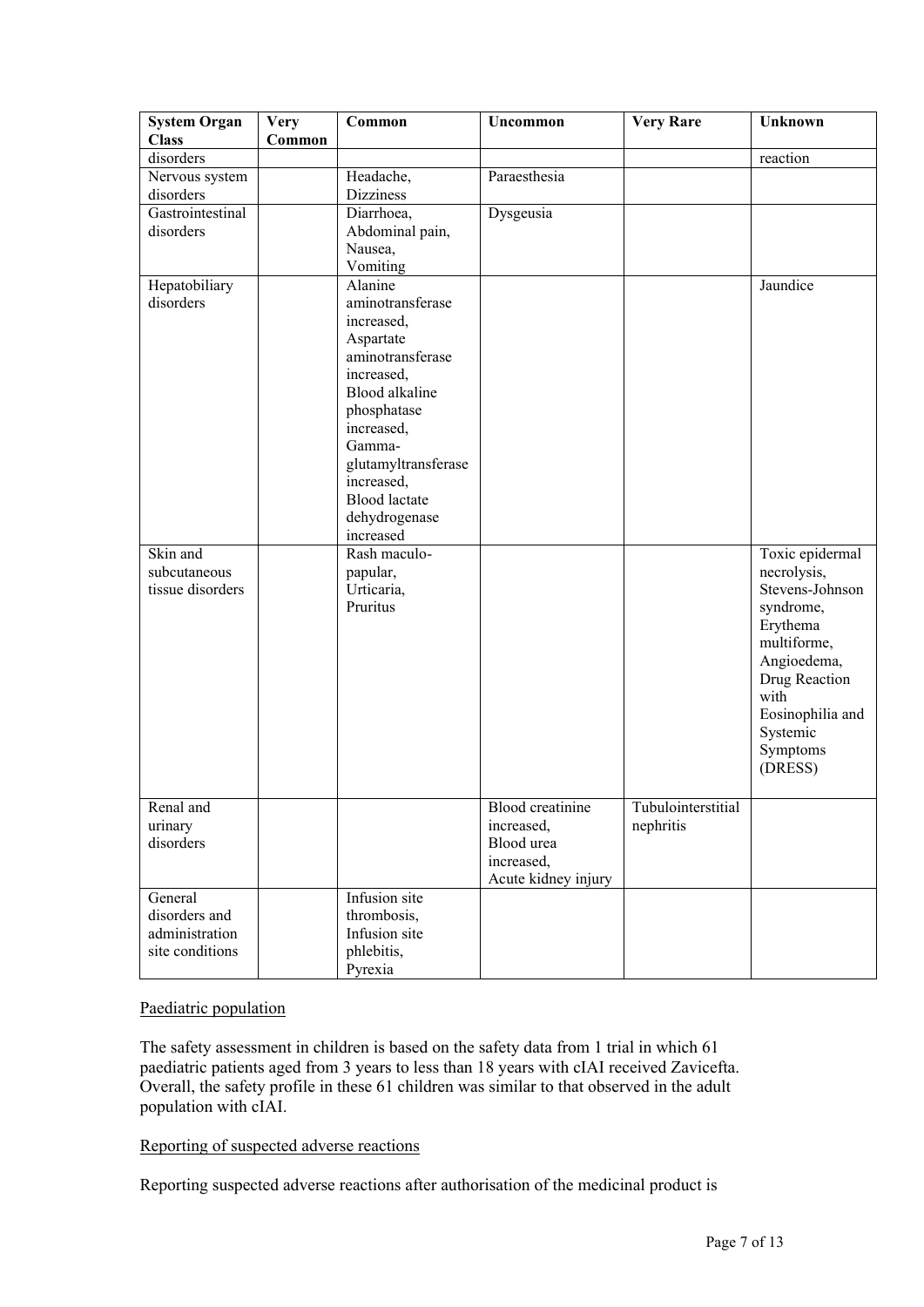important. It allows continued monitoring of the benefit/risk balance of the medicinal product. Healthcare professionals are asked to report any suspected adverse reactions.

### **4.9 Overdose**

Overdose with ceftazidime/avibactam can lead to neurological sequelae including encephalopathy, convulsions and coma, due to the ceftazidime component.

Serum levels of ceftazidime can be reduced by haemodialysis or peritoneal dialysis. During a 4-hour haemodialysis period, 55% of the avibactam dose was removed.

# **5. PHARMACOLOGICAL PROPERTIES**

# **5.1 Pharmacodynamic properties**

Pharmacotherapeutic group: Antibacterials for systemic use, ceftazidime, combinations, ATC code: J01DD52

### Mechanism of action

Ceftazidime inhibits bacterial peptidoglycan cell wall synthesis following binding to penicillin binding proteins (PBPs), which leads to bacterial cell lysis and death. Avibactam is a non β-lactam, β-lactamase inhibitor that acts by forming a covalent adduct with the enzyme that is stable to hydrolysis. It inhibits both Ambler class A and class C β-lactamases and some class D enzymes, including extended-spectrum β-lactamases (ESBLs), KPC and OXA-48 carbapenemases, and AmpC enzymes. Avibactam does not inhibit class B enzymes (metalloβ-lactamases) and is not able to inhibit many class D enzymes.

### Resistance

Bacterial resistance mechanisms that could potentially affect ceftazidime/avibactam include mutant or acquired PBPs, decreased outer membrane permeability to either compound, active efflux of either compound, and β-lactamase enzymes refractory to inhibition by avibactam and able to hydrolyse ceftazidime.

#### Antibacterial activity in combination with other antibacterial agents

No synergy or antagonism was demonstrated in *in vitro* drug combination studies with ceftazidime/avibactam and metronidazole, tobramycin, levofloxacin, vancomycin, linezolid, colistin and tigecycline.

### Susceptibility testing breakpoints

Minimum Inhibitory Concentration (MIC) breakpoints established by the European Committee on Antimicrobial Susceptibility Testing (EUCAST) for ceftazidime/avibactam are as follows:

| Organisms              | <b>Susceptible</b> | <b>Resistant</b> |
|------------------------|--------------------|------------------|
| Enterobacteriaceae     | $\leq$ 8 mg/L      | $>8$ mg/L        |
| Pseudomonas aeruginosa | $\leq$ 8 mg/L      | $>8$ mg/L        |

### Pharmacokinetic/pharmacodynamic relationship

The antimicrobial activity of ceftazidime against specific pathogens has been shown to best correlate with the percent time of free-drug concentration above the ceftazidime/avibactam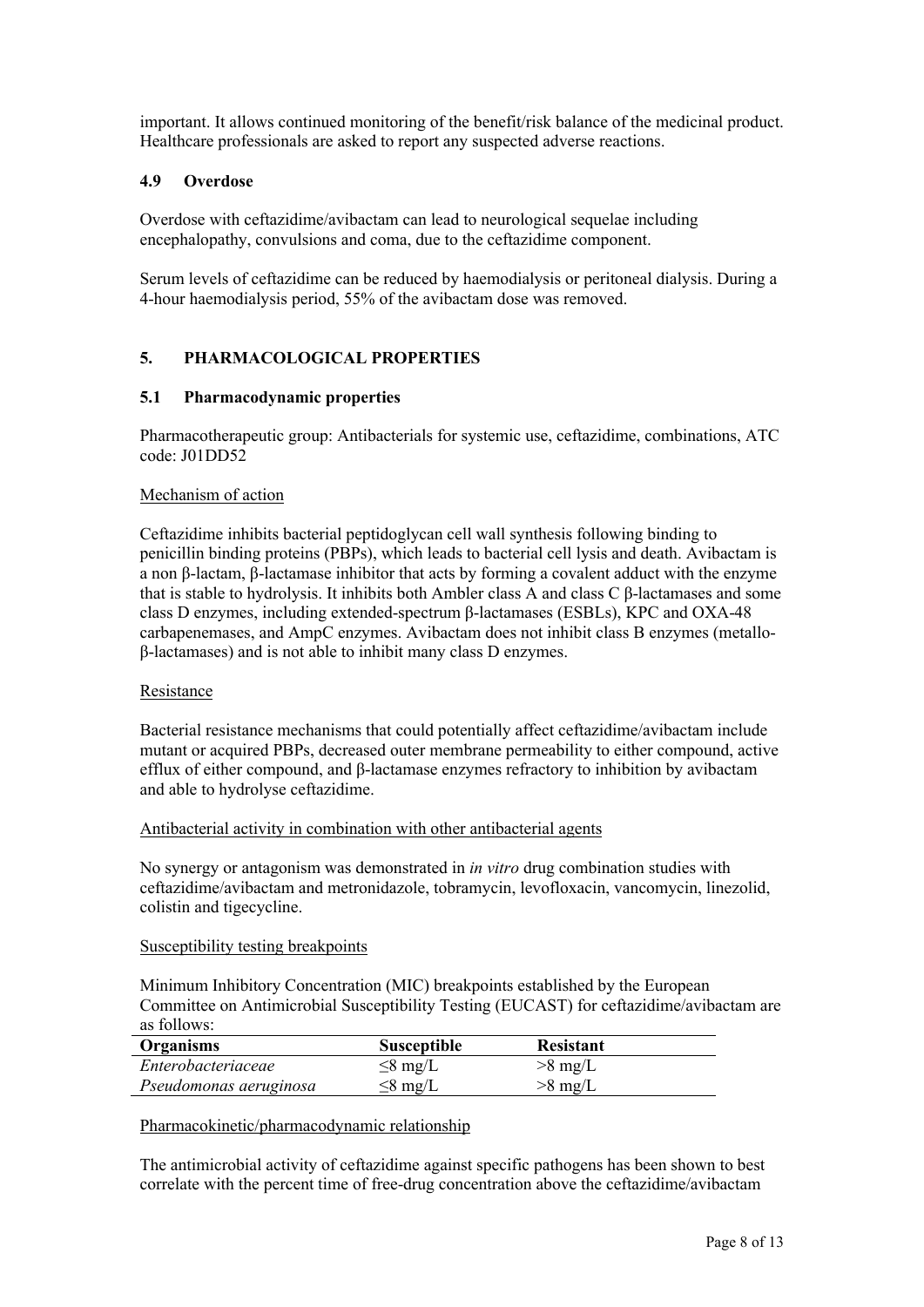minimum inhibitory concentration over the dose interval (%*f*T >MIC of ceftazidime/avibactam). For avibactam the PK-PD index is the percent time of the free drug concentration above a threshold concentration over the dose interval  $(\frac{\%}{T} > C_T)$ .

Clinical efficacy against specific pathogens

Efficacy has been demonstrated in clinical studies against the following pathogens that were susceptible to ceftazidime/avibactam *in vitro*.

### **Complicated intra-abdominal infections**

Gram-negative micro-organisms

- *Citrobacter freundii*
- *Enterobacter cloacae*
- *Escherichia coli*
- *Klebsiella oxytoca*
- *Klebsiella pneumoniae*
- *Pseudomonas aeruginosa*

# **Complicated urinary-tract infections**

Gram-negative micro-organisms

- *Escherichia coli*
- *Klebsiella pneumoniae*
- *Proteus mirabilis*
- *Enterobacter cloacae*
- *Pseudomonas aeruginosa*

# **Hospital-acquired pneumonia including ventilator-associated pneumonia**

Gram-negative micro-organisms

- *Enterobacter cloacae*
- *Escherichia coli*
- *Klebsiella pneumoniae*
- *Proteus mirabilis*
- *Serratia marcescens*
- *Pseudomonas aeruginosa*

Clinical efficacy has not been established against the following pathogens that are relevant to the approved indications although *in vitro* studies suggest that they would be susceptible to ceftazidime/avibactam in the absence of acquired mechanisms of resistance.

Gram-negative micro-organisms

- *Citrobacter koseri*
- *Enterobacter aerogenes*
- *Morganella morganii*
- *Proteus vulgaris*
- *Providencia rettgeri*

*In-vitro* data indicate that the following species are not susceptible to ceftazidime/avibactam.

- *Staphylococcus aureus* (methicillin-susceptible and methicillin-reistant)
- Anaerobes
- *Enterococcus* spp.
- *Stenotrophomonas maltophilia*
- *Acinetobacter* spp.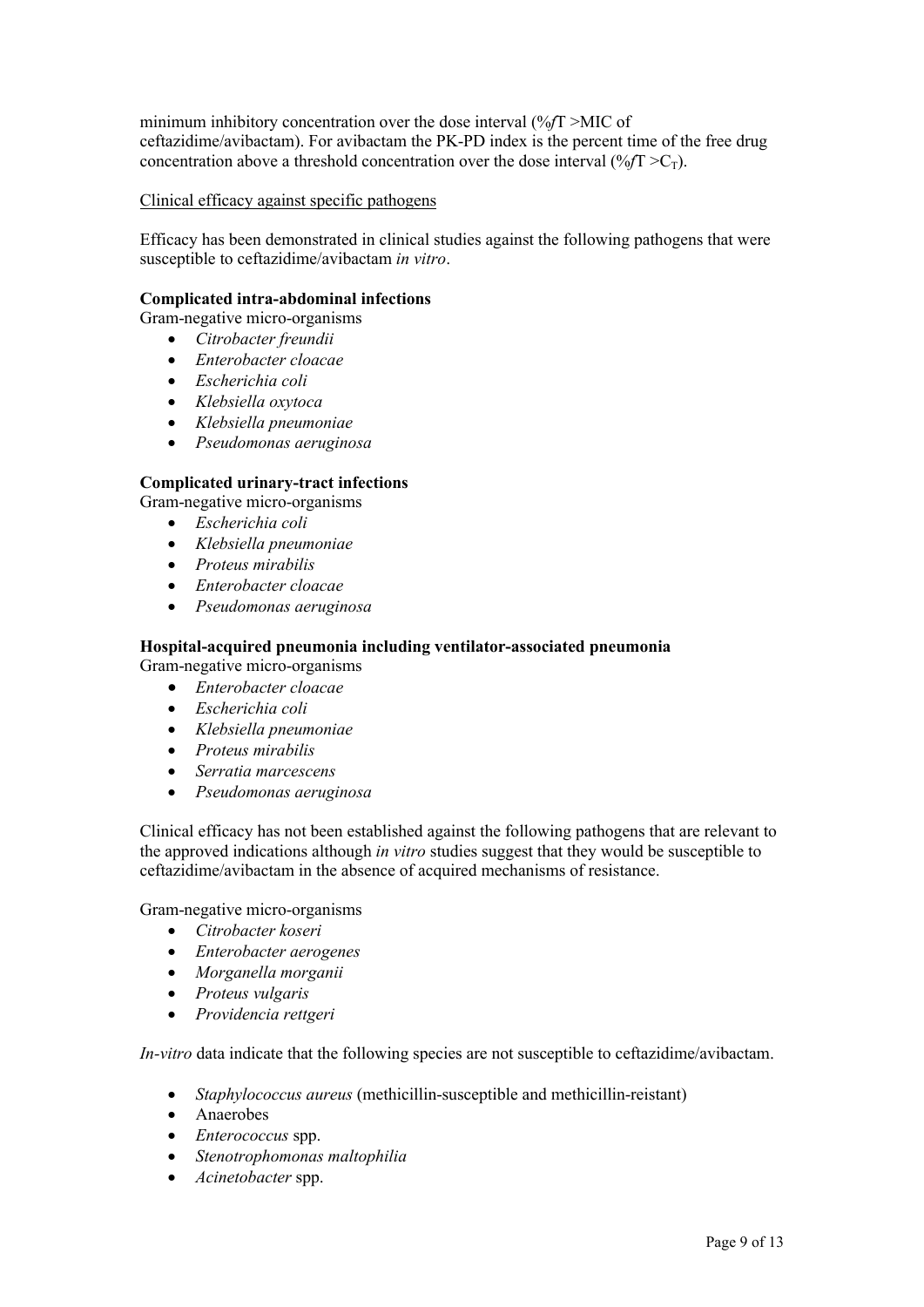# **5.2 Pharmacokinetic properties**

### Distribution

The human protein binding of both ceftazidime and avibactam is approximately 10% and 8%, respectively. The steady-state volumes of distribution of ceftazidime and avibactam were about 22 L and 18 L, respectively in healthy adults following multiple doses of 2000 mg/500 mg ceftazidime/avibactam infused over 2 hours every 8 hours. Both ceftazidime and avibactam penetrate into human bronchial epithelial lining fluid (ELF) to the same extent with concentrations around 30% of those in plasma. The concentration time profiles are similar for ELF and plasma.

Penetration of ceftazidime into the intact blood-brain barrier is poor. Ceftazidime concentrations of 4 to 20 mg/L or more are achieved in the CSF when the meninges are inflamed. Avibactam penetration of the blood brain barrier has not been studied clinically; however, in rabbits with inflamed meninges, CSF exposures of ceftazidime and avibactam were 43% and 38% of plasma AUC, respectively. Ceftazidime crosses the placenta readily, and is excreted in the breast milk.

### Biotransformation

Ceftazidime is not metabolised. No metabolism of avibactam was observed in human liver preparations (microsomes and hepatocytes). Unchanged avibactam was the major drugrelated component in human plasma and urine following dosing with  $\int_{0}^{14}C$ -avibactam.

#### Elimination

The terminal half-life ( $t_{\%}$ ) of both ceftazidime and avibactam is about 2 h after intravenous administration. Ceftazidime is excreted unchanged into the urine by glomerular filtration; approximately 80-90% of the dose is recovered in the urine within 24 h. Avibactam is excreted unchanged into the urine with a renal clearance of approximately 158 mL/min, suggesting active tubular secretion in addition to glomerular filtration. Approximately 97% of the avibactam dose is recovered in the urine, 95% within 12 h. Less than 1% of ceftazidime is excreted via the bile and less than 0.25% of avibactam is excreted into faeces.

### Linearity/non-linearity

The pharmacokinetics of both ceftazidime and avibactam are approximately linear across the dose range studied (50 mg to 2000 mg) for a single intravenous administration. No appreciable accumulation of ceftazidime or avibactam was observed following multiple intravenous infusions of 2000 mg/500 mg of ceftazidime/avibactam administered every 8 hours for up to 11 days in healthy adults with normal renal function.

#### Special populations

### *Renal impairment*

Elimination of ceftazidime and avibactam is decreased in patients with moderate or severe renal impairment. The average increases in avibactam AUC are 3.8-fold and 7-fold in subjects with moderate and severe renal impairment, see section 4.2.

#### *Hepatic impairment*

Mild to moderate hepatic impairment had no effect on the pharmacokinetics of ceftazidime in individuals administered 2 g intravenously every 8 hours for 5 days, provided renal function was not impaired. The pharmacokinetics of ceftazidime in patients with severe hepatic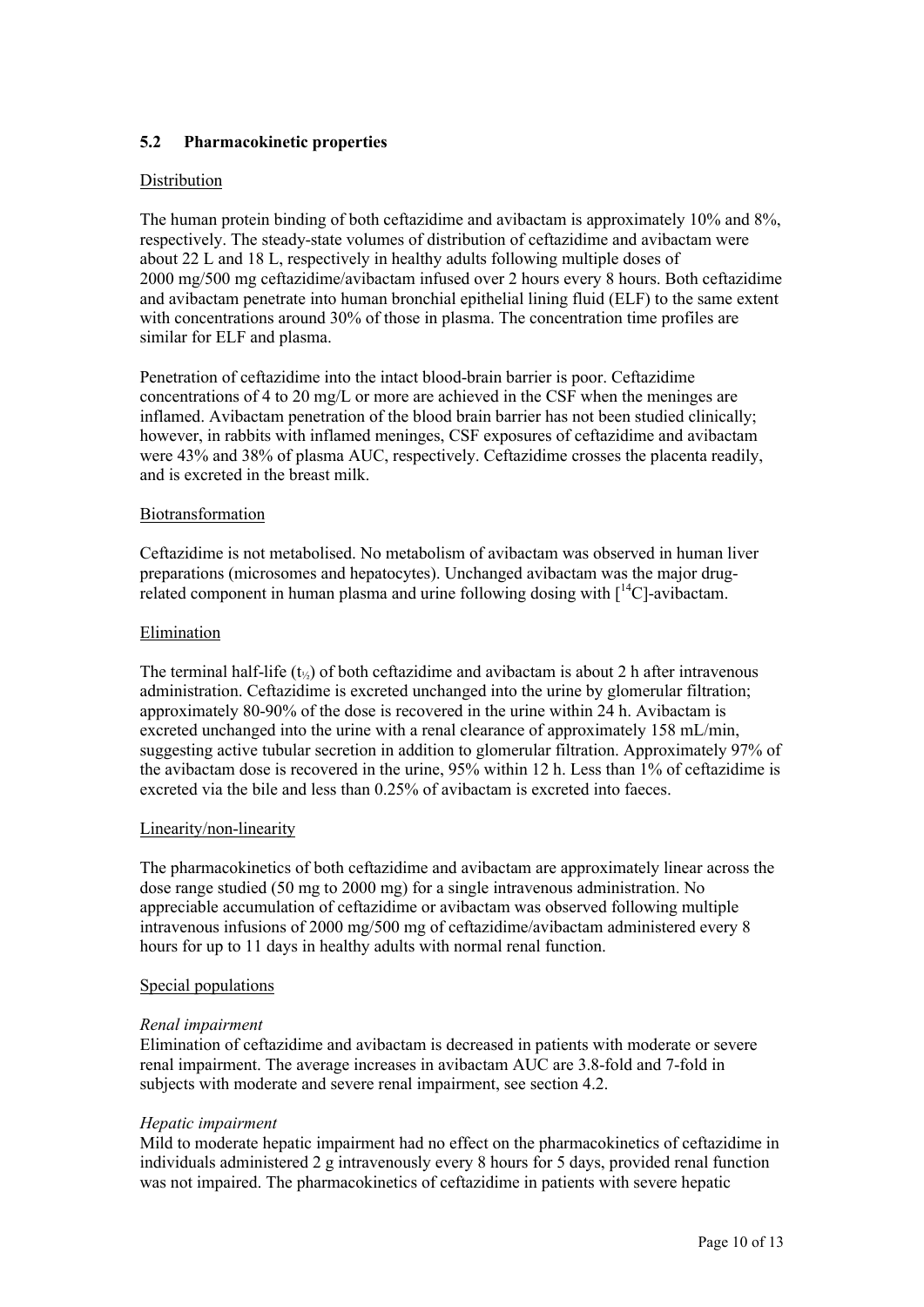impairment has not been established. The pharmacokinetics of avibactam in patients with any degree of hepatic impairment has not been studied.

As ceftazidime and avibactam do not appear to undergo significant hepatic metabolism, the systemic clearance of either active substance is not expected to be significantly altered by hepatic impairment.

### *Elderly patients (≥65 years)*

Reduced clearance of ceftazidime was observed in elderly patients, which was primarily due to age-related decrease in renal clearance of ceftazidime. The mean elimination half-life of ceftazidime ranged from 3.5 to 4 hours following intravenous bolus dosing with 2 g every 12 hours in elderly patients aged 80 years or older.

Following a single intravenous administration of 500 mg avibactam as a 30-minute IV infusion, the elderly had a slower terminal half-life of avibactam, which may be attributed to age related decrease in renal clearance.

#### *Gender and race*

The pharmacokinetics of ceftazidime/avibactam is not significantly affected by gender or race.

### **5.3 Preclinical safety data**

#### Ceftazidime

Non-clinical data reveal no special hazard for humans based on conventional studies of safety pharmacology, repeated dose toxicity, reproduction toxicity or genotoxicity. Carcinogenicity studies have not been conducted with ceftazidime.

#### Avibactam

Non-clinical data reveal no special hazard for humans based on conventional studies of safety pharmacology, repeated dose toxicity or genotoxicity. Carcinogenicity studies have not been conducted with avibactam.

#### Reproduction toxicity

In pregnant rabbits administered avibactam at 300 and 1000 mg/kg/day, there was a doserelated lower mean foetal weight and delayed ossification, potentially related to maternal toxicity. Plasma exposure levels at maternal and foetal NOAEL (100 mg/kg/day) indicate moderate to low margins of safety.

In the rat, no adverse effects were observed on embryofetal development or fertility. Following administration of avibactam throughout pregnancy and lactation in the rat, there was no effect on pup survival, growth or development, however there was an increase in incidence of dilation of the renal pelvis and ureters in less than 10% of the rat pups at maternal exposures greater than or equal to approximately 1.5 times human therapeutic exposures.

### **6. PHARMACEUTICAL PARTICULARS**

### **6.1 List of excipients**

Sodium carbonate (anhydrous)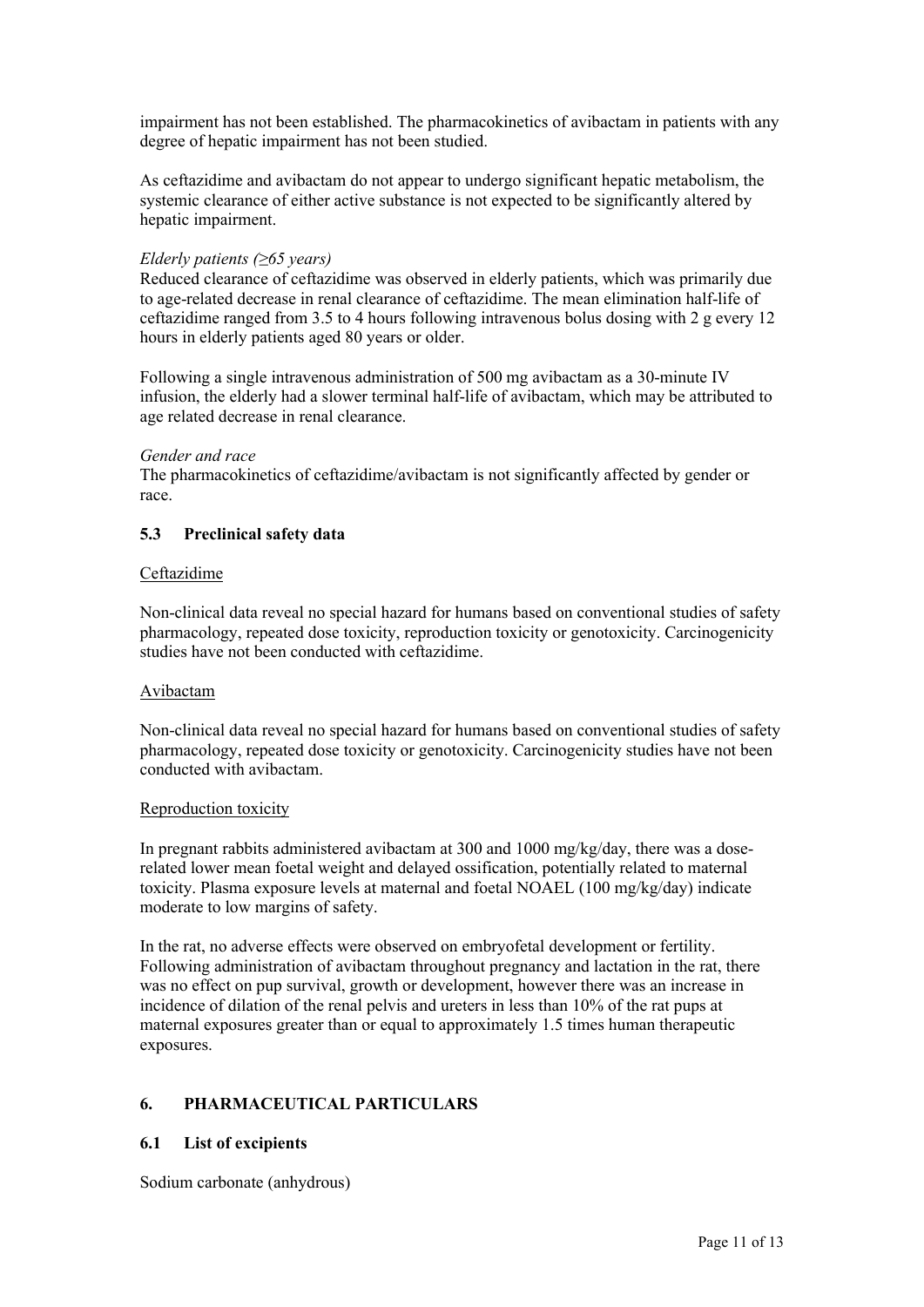# **6.2 Incompatibilities**

This medicinal product must not be mixed with other medicinal products except those mentioned in section 6.6.

### **6.3 Shelf life**

#### Dry powder

Please refer to outer carton for expiry date.

#### After reconstitution

The reconstituted vial should be used immediately.

#### After dilution

The chemical and physical in-use stability has been demonstrated for up to 24 hours at 2 - 8°C, followed by up to 12 hours at not more than 25°C.

From a microbiological point of view, the medicinal product should be used immediately. If not used immediately, in-use storage times and conditions prior to use are the responsibility of the user and would normally not be longer than 24 hours at 2 - 8°C, unless reconstitution/dilution has taken place in controlled and validated aseptic conditions.

#### **6.4 Special precautions for storage**

Please refer to outer carton for recommended storage condition.

For storage conditions of the reconstituted and diluted medicinal product, see section 6.3.

### **6.5 Nature and contents of container**

20 mL glass vial (Type 1) closed with a rubber (halobutyl) stopper and aluminium seal with flip-off cap.

The medicinal product is supplied in packs of 10 vials.

### **6.6 Special precautions for disposal and other handling**

The powder must be reconstituted with water for injections and the resulting concentrate must then be immediately diluted prior to use. The reconstituted solution is pale yellow solution and free of particles.

Standard aseptic techniques should be used for solution preparation and administration.

- 1. Introduce the syringe needle through the vial closure and inject 10 mL of sterile water for *injections*
- 2. Withdraw the needle and shake the vial to give a clear solution.
- 3. Do not insert a gas relief needle until the product has dissolved. Insert a gas relief needle through the vial closure to relieve the internal pressure.
- 4. Transfer the entire contents (approximately 12.0 mL) of the resultant solution to an infusion bag immediately. Reduced doses may be achieved by transfer of an appropriate volume of the resultant solution to an infusion bag, based upon ceftazidime and